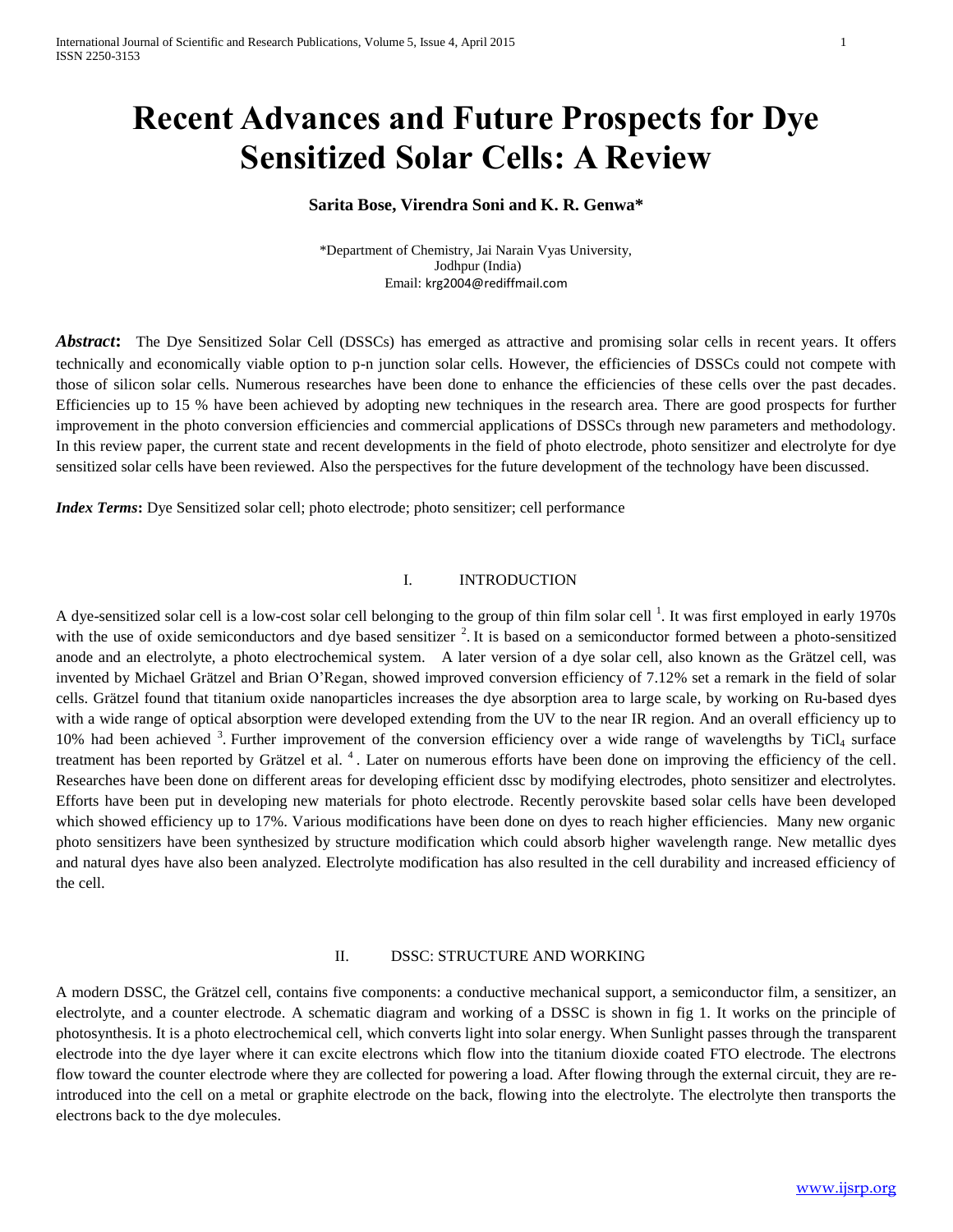

Fig 1: Working of a typical Dye sensitized solar cell

## III. RECENT STATUS OF DSSC AND FUTURE PROSPECTS:

For the first time, dye sensitized solar cell was developed by professor Tsubomura et al. in 1976, using porous zinc oxide as the dye. Later in 1991, Michael Grätzel and Brian O'Regan invented 'dye sensitized solar cell', which had an improved conversion efficiency of 7.12%<sup>5</sup> using black dye. Later he achieved efficiency up to 10 % using Ru-based dye (N749). It led to a boom in the research area. Many innovative research works have been started then to enhance the efficiency of the cell worldwide and a great progress has been achieved also.

Researches have been made to improve the conductivity of  $TiO<sub>2</sub>$  through various morphological control, such as formation of nanotubes, as well as to coat the surface of TiO<sub>2</sub> with different types of oxides e.g. niobium oxide (Nb<sub>2</sub>O<sub>5</sub>) to reduce leakage to the solution. The addition of high conductive  $TiO<sub>2</sub>$  cemented Ag grids can maintain high performance with enlargement of the cells grids prevent corrosion of the electrolyte, also enhance performance of the cell  $<sup>6</sup>$ .</sup>

Incorporation of carbon nanotubes and graphene sheets into semiconductor electrodes improved performance of DSSC, with 44% increase in short circuit photocurrent and 18.7% overall energy conversion have been achieved  $7$  Carbon material based counter electrode in DSSCs using multiwall carbon nanotubes (MWNTS)/graphene nanotubes (GNS) showed a maximum power conversion efficiency of 4% with 60% MWNTS and 40% GNS $^8$ . Graphene aerogels as counter electrode worked efficient and showed efficiency close to that of platinum electrode achieved. With the introduction of Titania Aerogels, a class of mesoporous 3D structure, a power conversion efficiency improvement of 16% (7.22vs 8.36%) is achieved as compared with P25%- TiO<sub>2</sub> based cells <sup>9</sup>. Recently, researches have been done on 3D electrode fabrication to improve electron collection, hence enhancing cell performance. Moreover electrodes derived from sol-gel synthesized nanoparticles of  $TiO<sub>2</sub>$  showed higher photoelectric conversion efficiency  $^{10, 11}$ . A  $TiO<sub>2</sub>$ double layer composite film on sponge like TiO<sub>2</sub> as over layer and commercial grade nanoparticles P25 as under layer showed overall efficiency of 5.48%, which is 51.4% greater than that of P25 nanoparticles film<sup>12.</sup> Mixed nanostructure with different phase composition of TiO<sub>2</sub> reported for the improvement of electron transport rate by TiO<sub>2</sub> electrode. New chemical techniques for screen printing paste of P25 TiO<sub>2</sub> done to form mesoporous TiO<sub>2</sub> film showed efficiency of 8.07%. The effect of hydroxyl group attachment on the nanocrystalline TiO<sub>2</sub> photo electrodes was investigated and the result showed enhanced performance due to dye absorbed on OH group of the electrode  $^{13}$ .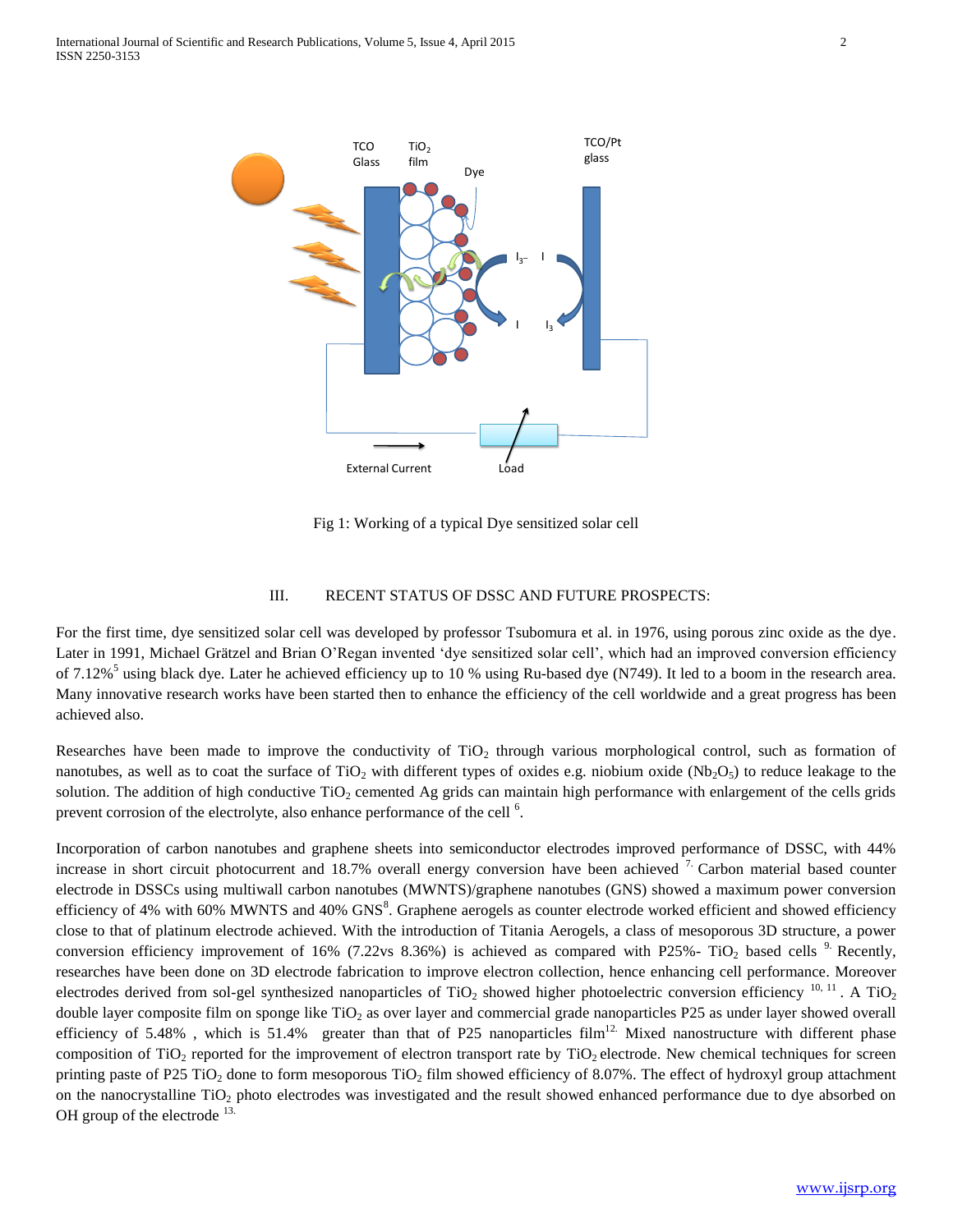Besides TiO<sub>2</sub>, dye sensitized ZnO solar cells also showed improved performance up to 4.38% after surface treatment through the incorporation of  $\text{Zn}_2\text{SnO}_4$  quantum dots on ZnO nanoparticles  $^{14}$ . Doping of TiO<sub>2</sub> photo anode by 1 mol% 'Sb' showed a better photoelectric conversion efficiency of DSSCs and is achieved up to 8.13% which is noticeably higher than that of the undoped DSSCs <sup>15.</sup> Increased performance of photo electrode by 3% N-doping resulted in 23.03% higher than that of pure TiO<sub>2</sub>.

One of the important parts of DSSC is photosensitizer. Selection of efficient dye plays vital role in improving the efficiency of the cell. They can be easily available, modified and studied. The use of sensitizers having a broad absorption band in conjunction with oxide films of nano crystallized morphology permits to harvest large fraction of sunlight. Quantitative conversion of incident photon into electric current is achieved over a large spectral range extending from UV to near IR. Overall solar (Standard AM 1.5) to current conversion efficiency (IPCE) over 10% have been reached. By far the most important sensitizer showing highest conversion efficiency and long term stability are that of Ruthenium and Osmium  $16$ . Efficiency of the cell is greatly affected by the use of a good photo sensitizer. Many efforts have been put for developing and synthesizing dyes whose absorption can be extended in the near infra red (NIR). Metallic dyes being more stable and efficient are thus frequently researched out. Various modification on metallic dyes have also been worked out in the structure by complexing it with different groups. Metallic dyes are also better in its higher absorption properties. Some of the important molecular structures of three important Ru-dyes are shown in Fig.2





Fig 2: Molecular structures of Ru- complexes (N-3, N-749, Z-907)

Introduction of thiocynate ligands and additional carboxylate groups acting as anchoring site set a bench mark for all dyes. The structure modification of these dyes has resulted in better results of Ru- based dyes. Also a comparative action spectrum of Ru-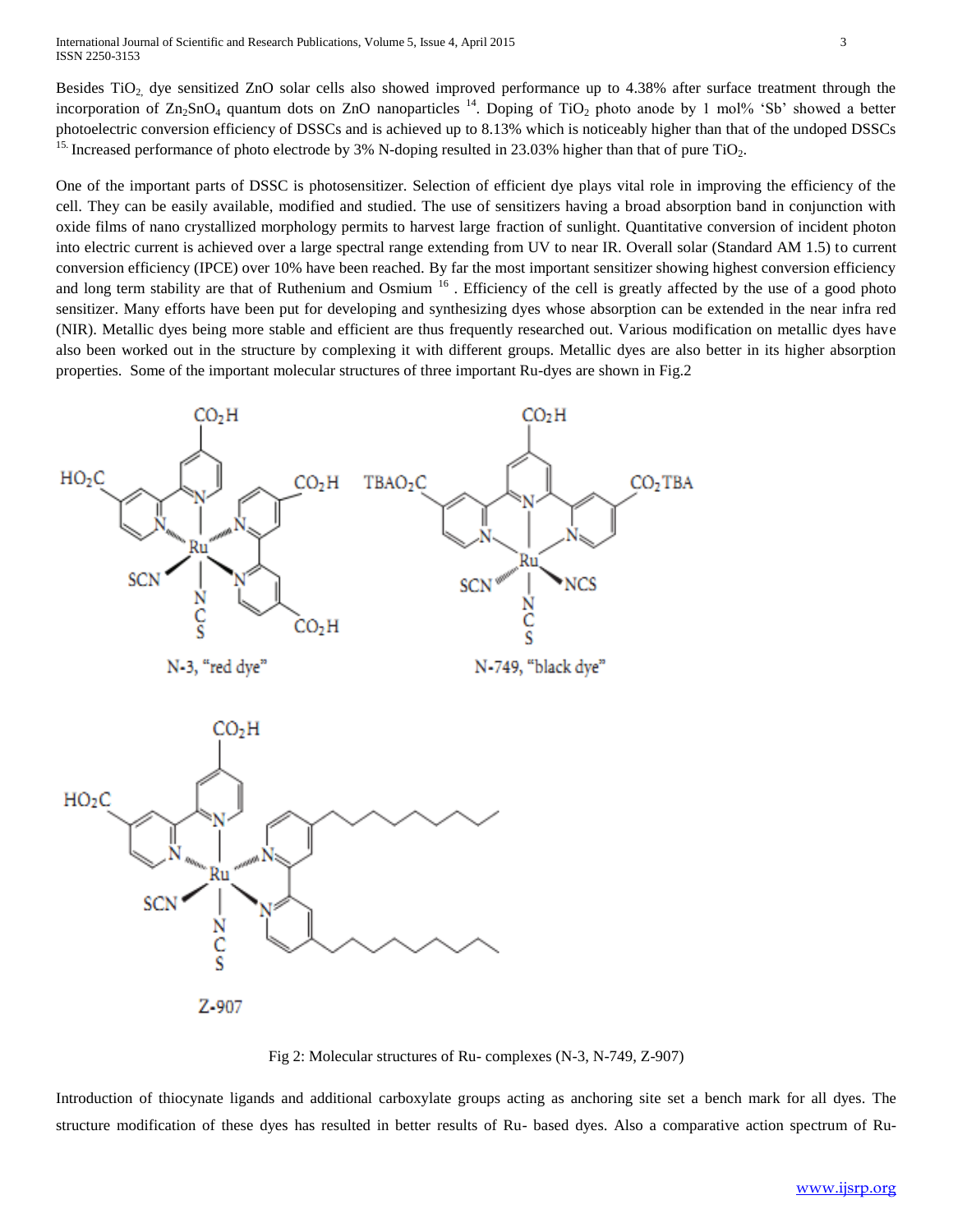International Journal of Scientific and Research Publications, Volume 5, Issue 4, April 2015 4 ISSN 2250-3153

complexes is represented in Fig.3 which shows increasing efficiency of the complex with improved Ru- bipyridine carbonyl complexes. Some results of Ru- based dyes have been given in Table 1 which shows the record efficiencies using Ru-sensitizer in DSSC module.

Ta b l e 1: Record efficiencies of DSSC of various device sizes. <sup>17-23</sup>

| $Dve*$ | Surface area $\text{cm}^2$ ) | H    | <b>VOC</b> | <b>ISC</b> | FF  |
|--------|------------------------------|------|------------|------------|-----|
|        |                              | (% ) | (V)        | (mA/cm2)   | (%) |
|        |                              |      |            |            |     |
| N-719  | $<$ lcm2                     | 11.2 | 0.84       | 17.73      | 74  |
| N-749  | 0.219                        | 11.1 | 0.736      | 20.9       | 72  |
| N-749  | 1.004                        | 10.4 | 0.72       | 21.8       | 65  |
|        |                              |      |            |            |     |
| N-719  | 1.31                         | 10.1 | 0.82       | 17.0       | 72  |
| $N-3$  | 2.36                         | 8.2  | 0.726      | 15.8       | 71  |
| N-749  | $26.5$ (sub module)          | 6.3  | 6.145      | 1.7        | 60  |
|        |                              |      |            |            |     |



Fig 3: Action Spectrum of Dye-Sensitized Cells with Different Ruthenium (Ru) Dyes<sup>24</sup>

However organic dyes are also extensively used in thin film DSSC these days. The reason being organic dyes are cheaper, have higher molar extinction coefficient and can be easily modified as compared to metallic dyes. The Ruthenium based complexes have fairly broad absorption spectra (delta lambda = 350 nm) but possesses low molar extension coefficients  $(10,000 - 20,000M)^{25,26}$  as compared to number of organic dyes  $(50,000 - 2, 00,000 \text{ M}^{-} \text{cm})^{27\text{-}30}$ . Thus organic dyes provide a better alternate to thin film solar cells with higher light harvesting properties.

Many researchers have been devoted in developing efficient organic sensitizers. Some organic dyes like indole derivatives are also showing much progress in the last few years <sup>31</sup>. Derivatives of indole dyes and coumarin dyes have been synthesized which showed better efficiencies. Perylenes <sup>32</sup> and Xanthene based DSSCs have been employed. However the conversion efficiency of these devices is poor. Porphyrin dyes complexed with Zn metal also showed appreciable efficiency 5.6% being highest conversion efficiency for Zn.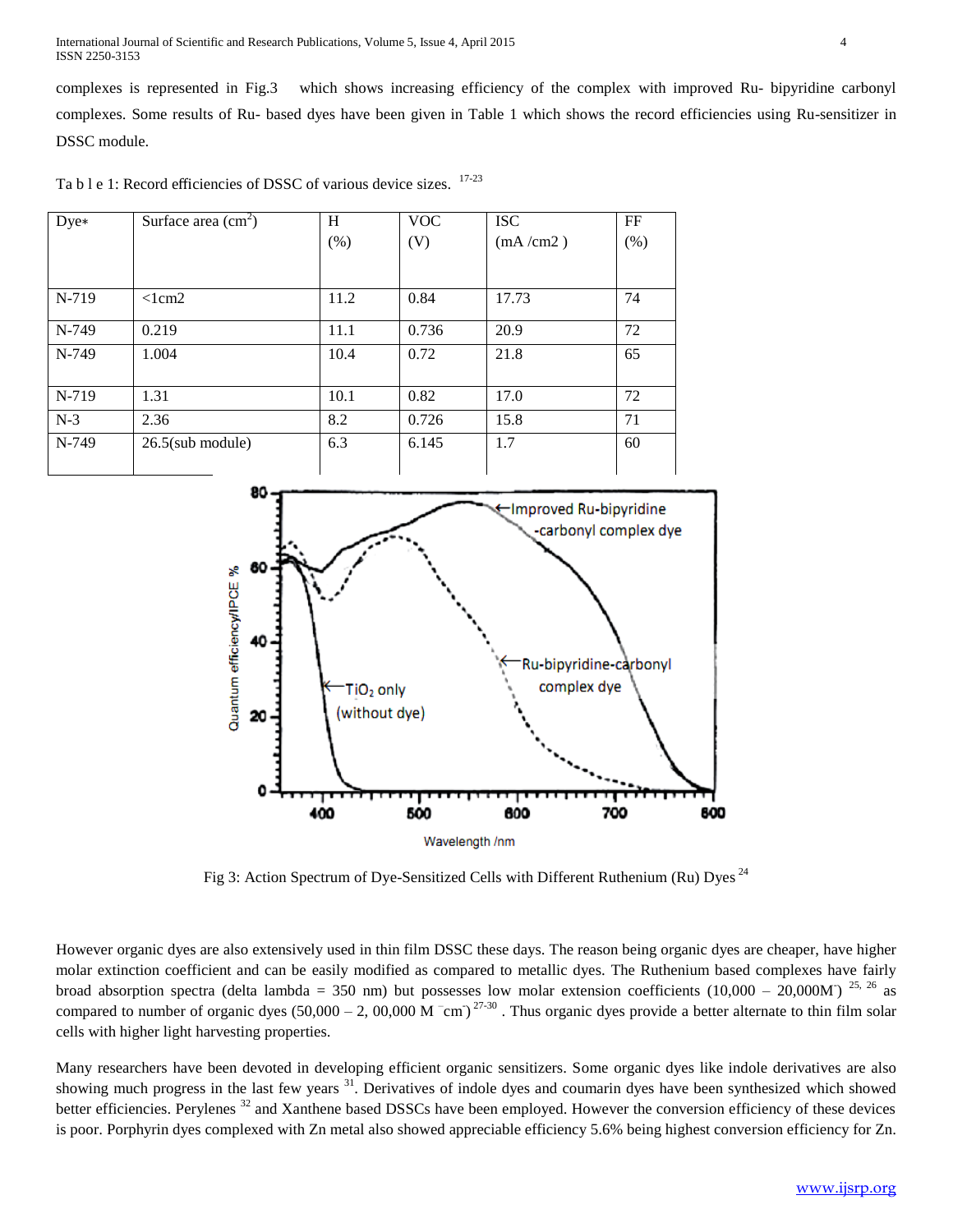A carbazole dye presented by AIST senior research Hara et al. provides an improved cell conversion efficiency and longer life<sup>33.</sup> Efforts have also been done on natural dye based dsscs. Natural dyes extracted from Heena, pomegranate, cherries, bauraini raspberries <sup>34</sup> are also exclusively been researched for DSSCs to produce low cost and environmentally friendly alternative to conventional Ru- complexes. Among natural dyes, anthocyanines has shown best results so far. Further research are also been done on natural Betalain dyes<sup>35</sup>.

Presently, research are being going for improvements in designing dyes which can not only give high power conversion efficiency but also greater potential to scale beyond 19GW per year, which is the limit set by the availability of Ruthenium <sup>36.</sup> Work is going on in developing organic sensitizers which can perform well. New efforts are done aimed at structural engineering of donor –pi- acceptor, (D-π-A) 2, dyes to design new more efficient and stable organic dyes. New Di-anchoring dyes were designed with branched (D-π-A)  $\alpha$ containing rigid alkyl functionized carbazole core as donor part, thiophene units as pi- Bridge and cyano acrylic moiety as acceptor and anchoring part. The highest power conversion efficiency reached 5.01%, 0.70V and photocurrent of 10.52 mA/cm<sup>2</sup>.

Research have proved that a best dye contain electron rich (donor) and electron poor (acceptor) sections connected through a conjugated pi- bridge. Introduction of two 4-tert-butyl benzene moieties in the donor part of tri phenyl amine group developed an efficient D- $\pi$ -A organic sensitizer (LI-17) shows conversion efficiency of 5.35% under standard global AM 1.5 solar light  $37$ . Series of high performance organic dyes with D-π-A structure used in dssc to establish the structure- performance relationship and its influence on the performance of the dye.<sup>38</sup>



Fig 4: D- $\pi$ -A (donor –pi- acceptor) dye structure and its function

A D-π-A (donor –pi- acceptor) sensitizer structure has been shown in Fig 3. The figure clearly shows the mechanism supporting the effect of conjugation in the sensitizers. The D-π-A which consist of a donor, acceptor and linker part of the molecule can be independently modified to tune the properties of the molecules<sup>39, 40</sup>. Conjugated linkers can be chain of methene units/ Ar compounds such as thiophene. The commonly used donors are triphenylamine, indoline, perylenes or coumarin units. Besides these electrons donor moieties like carbazole, phenothiazine and diphenylamine were also applied to organic sensitizers containing identical π-spacer and electron acceptor. Examples of acceptors, which include anchoring groups, are cyanoacrylic acid and rhodanine-3-acetic acid. Other anchoring groups are phosphonic acid, silanol and hydroxamate. And an overall efficiency ranged from 1.77% to 2.03% <sup>41</sup> has been reported. Introduction of Thiocynate ligands and additional carboxylate groups acting as anchoring site also set a bench mark for all dyes.

A novel indoline donor based dye Ba-03 has been synthesized which showed the efficiency of 6.38% which was greater than carbazole donor based dye of Ba-01<sup>42</sup>. Researches on innovative dyes have lead to considerable progress in the cell's efficiency. Still a lot of work is going on all around the world for developing efficient and stable metal free organic sensitizer.

Another way of improving conversion efficiency can be done by enhancing open circuit voltage (Voc). An efficient charge injection requires a driving force of about 100-200 meV. However about 650 meV are lost during regeneration of the oxidized dye for  $I^3$ 3I redox couple. Development of new electrolytes with high oxidation potential seems to increase cell potential, e.g.  $Co^{II}/Co^{III43-45}$ ,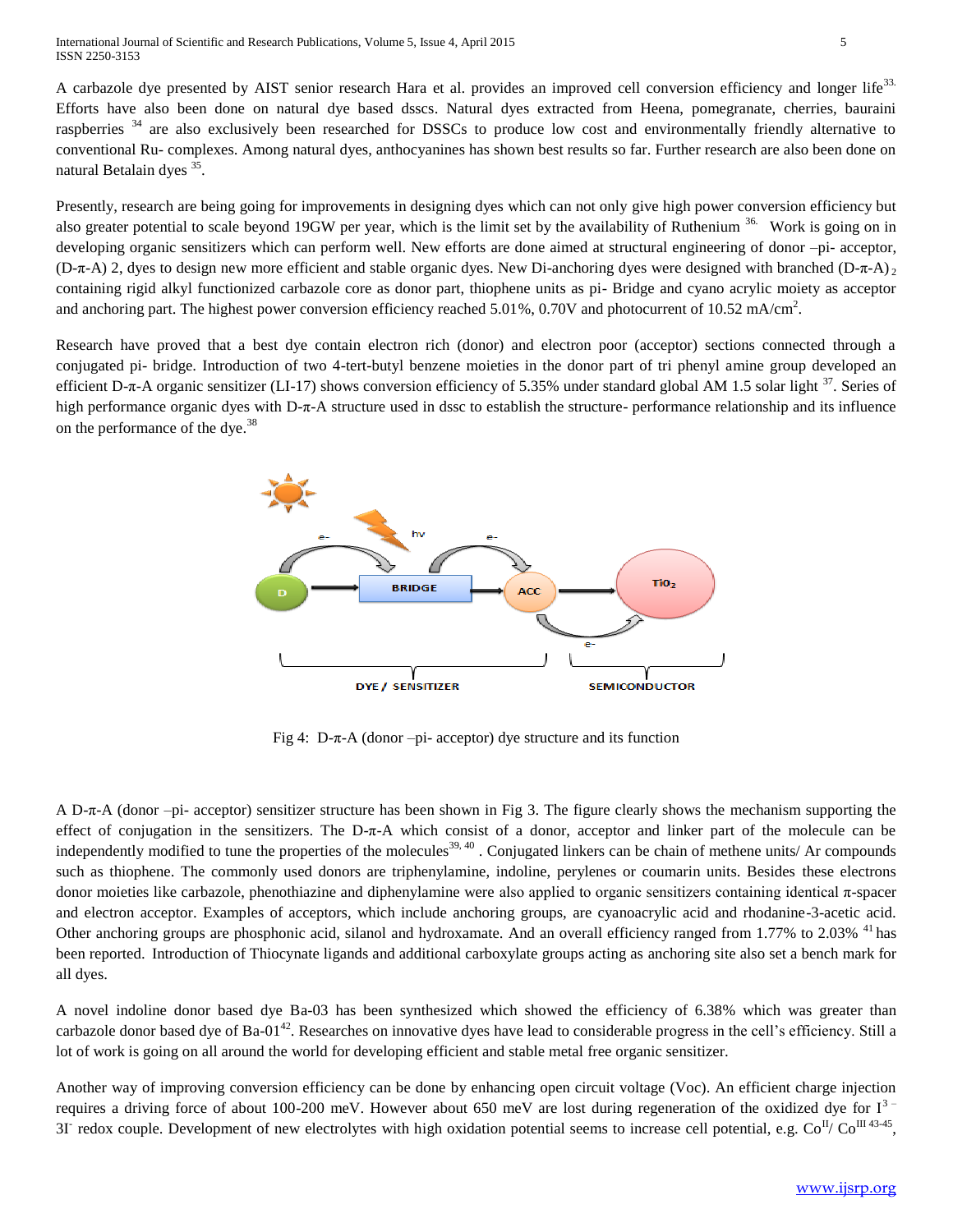International Journal of Scientific and Research Publications, Volume 5, Issue 4, April 2015 6 ISSN 2250-3153

ferrocene Fc/Fc<sup>+46</sup>, copper  $^{1/11}$  47-49 and all organic  $^{50-52}$  electrolytes have resulted in more promising power- conversion efficiencies. Earlier Co<sup>II</sup>/ Co<sup>III</sup> suffered slow recombination rate due to bulky groups on these ligands functioning as insulating spacers<sup>45</sup>. In 2010, Boschloo and co workers demonstrated asignificant improvement in power conversion efficiency of cobalt based systems by adding bulky groups (such as insulating butoxyl chains) to an organic dye<sup>53.</sup>

Other concern for DSSCs in liquid electrolytes is that liquid electrolyte also possesses the problem of sealing thus problems like low stability and lower durability for long term use arises. Solidification of electrolyte has solved this problem up to a limit but still many other factors have to be resolved. A quasi solid electrolyte made by the combination of a non volatile ionic liquid and a gel with a conversion efficiency of above 7% was reported by professor Hayase et al. <sup>54-55</sup>. Fully solid electrolytes are under research using inorganic compounds and polypyrroles etc. Solid state inorganic<sup>56, 57</sup> and organic  $58-60$  whole conductors have been developed and tested for solid state DSSC. Recently an impressive 6% efficiency were achieved with in situ polymerized poly (3, 4 ethylenedioxythiophene) (PEDOT) as a hole conducting material<sup>61</sup>. Spiro-MeOTAD (2, 2'7, 7'-tetrakis-(N, N-di-p-methoxyphenylamine)-9, 9'-spirobifluorene) has been commonly used as a solid state organic hole conductor.

Hole conducting materials like inorganic solids (Cu<sup>I</sup>-salts), organic polymers (C<sub>60</sub>/polythiophene- derivatives) and p- conducting polymers are developed for DSSCs as they are less abrasive than commonly used iodine/ iodide based electrolyte, but still efficiency could not reach as that of the latter. New solid electrolyte films of polypyrolidone (PVP) complexed with KI showed 0.14% efficiency.

## IV. CONCUSION

Dye sensitized solar cell has currently emerged as new dynamic research field for solar cells. It has opened up new dimensions for solar cell technology. Research is going on to develop efficient DSSC to compete the conventional silicon based solar cells. From last few years great progress has been made on various aspects including efficiency, stability and commercialization. These developments can lead the basis for globalization of DSSCs. Also DSSC due to its attractive features like low cost, ease of production, transparency and good performance under typical conditions (temperature and illumination conditions) is proving itself better than Si- based cells, irrespective of its low efficiencies.

Furthermore, performance of DSSC module can be compared with that of Si- based module by the graph in Fig 5. It can be seen that the performance of DSSC module is far better than Si module. Hence, the global energy production of these modules is significantly



higher than that of amorphous Si- based module, despite their lower 5% efficiency<sup>62</sup>

Fig. The performance of dye PV modules increases with temperature, contrary to Si-based modules. (reference<sup>63</sup>)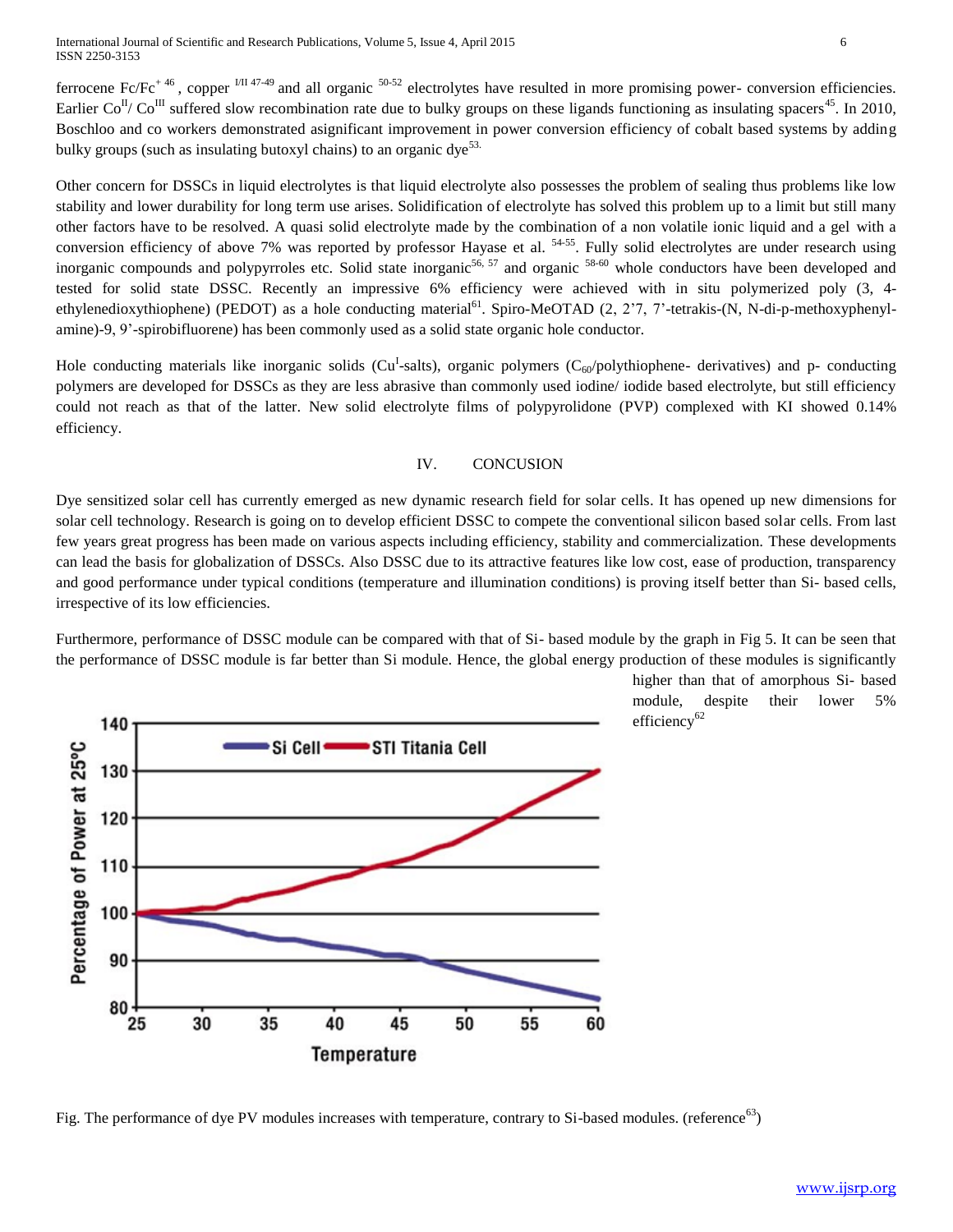International Journal of Scientific and Research Publications, Volume 5, Issue 4, April 2015 7 ISSN 2250-3153

New techniques and ideas have resulted in the better performance of DSSC. Efficiency up to 20% has been achieved, which has opened up a new scope for further research on various aspects of DSSC. Recently a new success has been made in developing dsscs using perovskite based mineral. It has attracted much attraction due to its simple fabrication and greater efficiency up to 17%. Also work is going on for developing solar cells with efficiency up to 50% too.

Inspite of great success of dssc the efficiency could not match with those of the conventional Si-based solar cells. Still it has attracted attention of both researchers and market worldwide from last few years. The ease of fabrication and cost effectiveness of dssc makes it viable and efficient solar cells for the future. It is expected that the low cost for commercially fabricating dsscs along with its good performance will definitely replace conventional solar cells very sooner. Researches are going on for improving the efficiency and viability of the cell. DSSCs are still at the start of their development cycle. Efficiency gains are possible and have recently started more widespread study. These include the use of efficient photo sensitizers for conversion of higher-energy (higher frequency) light into multiple electrons, using solid-state electrolytes for better temperature response, and changing the doping of the  $TiO<sub>2</sub>$  to better match it with the electrolyte being used. Finally, although there have been a number of initial studies into the development of DSSC modules, a thorough understanding of overall efficiencies, life times and degradation mechanisms of new efficient stable DSSC module. <sup>64</sup>

### ACKNOWLEDGMENT

Authors are thankful to Head, Department of Chemistry, J. N. V. University, Jodhpur for providing necessary facilities and one of the authors (Sarita Bose) is grateful to the University Grant Commission, New Delhi for providing Junior Research Fellowship (F.1- 17.1/2012-13/RGNF-2012-13-SC-RAJ-19733/(SA-III).

## REFERENCES

- 1. *["Dye-Sensitized vs. Thin Film Solar Cells](http://www.eifer.uni-karlsruhe.de/162.php)*". European Institute for Energy Research,30 June 2006.
- 2. Akira fujishima, Eiji hayashitani, Kenichi Honda. Seisan Kenkyu[Industrial Science], 1971, 23, pp. 363
- 3. Hironori Arakawa (ed.). *Recent Advances in Research and development for Dye-sensitized solar Cells II*, CMC Publishing, 2007, 9.
- 4. C. J. Barbe, F. Arendse, P. Comte, M. jirousek, F. Lenzman, V. Shklover, M. Gratzel. Journal of the American Ceramic Society*,* 1977 80, pp. 3167.
- 5. B. O'Regan & M. Gratzel. *A low cost, high efficiency solar cell based on dye sensitized colloidal TiO2 films*. Nature *,*1991,353 , pp. 737-740.
- 6. Zhang Lan, Jihuai Wu, Jianming Lin Miaoliang. *Large- Sized dye sensitized solar cells with TiO2 cemented and protected silver grids*, Functinal Materials Letters*,* 5(1), article no: UNSP 1250010.
- 7. Chen Jiazang, Li Bo, Zheng Jianfeng, et al. *Role of Carbon Nanotubes in Dye-sensitized TiO2-Based Solar cells,* Journal of Physical Chemistry C, 2012,116(28), pp. 14848-14856.
- 8. T. Battumur, H. Sarfraj Mujawar, T. Q. Truong. *Graphene/Carbon Nanotubes composites as a counter counter electrode for dye sensitized solar cells*, Current Applied Physics, 2012 *,*12 (supp 1), E49-E53.
- 9. Chiang Yi-Chun, Cheng Wei-Yun, Lu Shih-Yuan. *Titania Aerogels as a superior mesoporous structure for photo anode of dye-sensitised solar cells*, International Journal of Electrochemical Science*,* 2012, 7(8), pp. 6910-6919.
- 10. Hamadanian Masood, Jabbari Vahid, Gravand Afsahar. *Dependence of energy conversion efficieny of dye sensitized solar cells on annealing temperature of TiO2 nanoparticles*, Material Science In Semiconductor Processing, 2012, 15(4), pp. 371-379.
- 11. Choi Seok Cheol, Sohn Sang Ho. *Synthesis and physical properties of TiO2 microparticles coated by a sol-gel method and their application to dye sensitized solar cells*, Power Technology , 2012, 226, pp. 157-164.
- *12.* Dai Guotian, Zhao Li, Wang Shimin. *Double-layer composite film based on sponge like TiO2 and P25 as photoelectrode for enhanced efficiency in dye sensitized solar cells*
- 13. Subramanian Alagesan, Wang Hong-Wen. *Effect of hydroxyl group attachment on dye sensitized solar cells*, Applied Surface Science, 2012, 258(20), pp. 7833- 7838.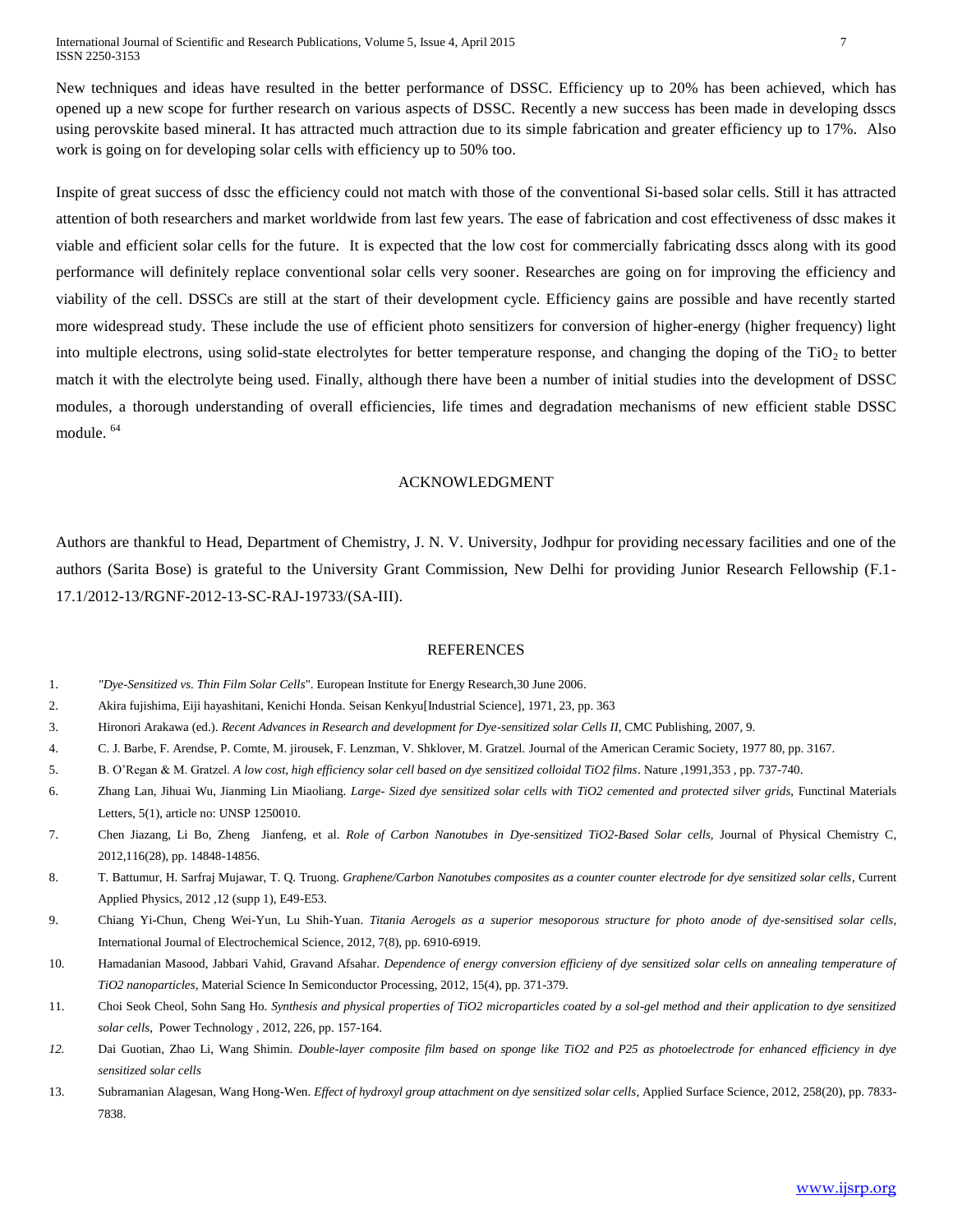- 14. Li Yafeng, Wang Ya, Chen Caiyun, et al. *Incorporating Zn2SO4 Quantum Dots and Aggregates for Enhanced Performance in Dye Sensitized Zno Solar Cells,* Chemistry-A European Journal, 2012, 18(37), pp. 11716-11722.
- 15. Wang Min, Bai Shouli, Chen Aifan . *Improved photovoltaic performance of dye sensitized solar cells by Sb-Doped TiO2 photo anode,* Electrochimica Acta, 2012*,*77, pp. 54-59.
- 16. S. A. Sapp, C. M. Elliott, C. Contado, S. Caramori & C.A. Bignozzi. *Substituted polypyridine complexes of cobalt(II/III) as efficient electron transfer mediators in dye-sensitized solar cells*. J. Am. Chem. Soc. 2002, 124, pp. 11215–11222.
- 17. M. Gr¨atzel. "*Mesoscopic solar cells for electricity and hydrogen production from sunlight,"* Chemistry Letters*.* 2005, 34 (1) pp. 8–13.
- 18. Y. Chiba, A. Islam, Y. Watanabe, R. Komiya, N. Koide, and L. Han. "*Dye-sensitized solar cells with conversion efficiency of 11.1%,"* Japanese Journal of Applied Physics Part 2*.* 2005, 45(25), pp. L638–L640.
- 19. Y. Chiba, A. Islam, K. Kakutani, R. Komiya, N. Koide, and L. Han. *"High efficiency of dye-sensitized solar cells,"* in Technical Digest of the 15th International Photovoltaic Sc ie nce and Engineering Conference, Shanghai, China, October 2005, pp. 665–666.
- 20. J. M. Kroon, N. J. Bakker, H. J. P. Smit. "*Nanocrys-talline dye-sensitized solar cells having maximum perfor-mance*," Progress in P hotovoltaic s: Research and Applications. 2007, 15(1), pp. 1–18.
- 21. A. Hinsch, J. M. Kroon, R. Kern, I. Uhlendorf, R. Sastrawan,and A.Meyer. "*Long-termstabilityandefficiency of dye-sensitized solar cells,"* in Proceeding s of the 17th European Pho-tovoltaic Solar Energy Conference, Munich, Germany ,October 2001, pp. 51–54.
- 22. L. Han, A. Fukui, N. Fuke, N. Koide, and R. Yamanaka. "*High efficiency of dye-sensitized solar cell and module*," in Pro -ceeding s of the 4th IEEE Wor ld Conference on Photovoltaic En-ergy Conversion ( WCPEC '06) , Waikoloa, Hawaii,USA, may,2006, pp. 178–182.
- 23. F.O. Lenzman and J.M. Kroon. *Recent Advances in Dye-Sensitized Solar Cells,* Advances in Optoelectronics, article ID 65073, 2007,10 pgs.
- 24. Hironori Arakawa. Catalysts and Catalysis, 2002, 44 , pp. 190.
- 25. http\_\_\_www.diss.fuberlin.de\_diss\_servlets\_MCRFileNodeServlet\_FUDISS\_derivate\_000000002568\_02\_2
- 26. F. Gao. *Enhance the optical absorptivity of nanocrystalline TiO2 film with high molar extinction coefficient ruthenium sensitizers for high performance dyesensitized solar cells.* J. Am. Chem. Soc*.* 2008, 130, pp. 10720–10728.
- 27. M. K. Nazeeruddin. *Conversion of light to electricity by cis-X2bis(2,2'-bipyridyl-4,4'-dicarboxylate)ruthenium(II) charge-transfer sensitizers (X = Cl–, Br–, I–, CN–, and SCN–) on nanocrystalline titanium dioxide electrodes*. J. Am. Chem. Soc*.*1993, 115, pp. 6382–6390.
- 28. H. Yum . *Efficient far red sensitization of nanocrystalline TiO2 films by an unsymmetrical squaraine dye*. J. Am. Chem. Soc*.* 2007, 129, pp. 10320–10321.
- 29. Campbell, W. M. *Highly efficient porphyrin sensitizers for dye-sensitized solar cells*. J. Phys. Chem. C*.* 2007, 111, pp. 11760–11762.
- 30. J. He. *Modified phthalocyanines for efficient near-IR sensitization of nanostructured TiO2 electrode*. J. Am. Chem. Soc*.* 2002, 124, pp. 4922–4932.
- 31. T. Horiuchi, H. Miura, K.Sumioka, & S. Uchida. '*High Efficiency of Dye-Sensitized Solar Cells Based on Metal-Free Indoline Dyes,*' *J.* Am. Chem. Soc*.* 2004, 126, pp.12218.
- 32. Ashok Keerthi, Yeru Liu, Qing Wang. *Synthesis Of Perylene Dyes With Multiple Triphenylamine Substituents. Chemistry-A Eurpopean Journal*, 2012, 18(37), pp. 11669-11676.
- 33. [http://www.aist.go.jp/aist\\_j/press\\_release/pr2008/pr20081119/pr20081119.html](http://www.aist.go.jp/aist_j/press_release/pr2008/pr20081119/pr20081119.html)
- 34. Jasim Khalil Ebrahim. *Natural Dye-Sensitized Solar Cells Based On Nanocrystalline TiO2*. Sains Malaysiana. 2012, 41(8), pp. 1011-1016.
- 35. Opera Corneliu I.,Dumbrava Anca, Enache Irina. *A combined experimental and theoretical study of natural betalain pigments used in dye-sensitized solar cells*, Journal of Photochemistry and Photobiology A- Chemistry*,* 2012, 240, pp. 5-13.
- 36. <http://minerals.usgs.gov/minerals/pubs/commodity/platinum/myb1-2010-plati.pdf>
- 37. Shi Jei, Chai Zhaofei, Zhong Cheng. New efficient dyes containing tert-butyl in donor for dye-sensitizedsolar cells, Dyes and Pigments, 2012, 95(2), pp. 244-251.
- 38. Wei-Lu Ding, Dong-Mei Wang, Zhi-Yuan Geng \* , Xiao-Ling Zhao, Wei-Bing Xu. *Density functional theory characterization and verification of high performance indoline dyes with D-A-p-A architecture for dye-sensitized solar cells. Dyes and pigments* , 2013, 98 ,pp. 125-135
- 39. Hagberg, D. Ph.D. thesis, KTH, 2009.
- 40. Marinado, T. Ph.D. thesis, KTH, 2009
- 41. [Zhongquan Wan, Chunyang Jia](http://www.sciencedirect.com/science/article/pii/S0143720812000848), [Linlei Zhou, Weirong Huo, Xiaojun Yao, Yu Shi.](http://www.sciencedirect.com/science/article/pii/S0143720812000848) *Influence of different arylamine electron donors in organic sensitizers for dye-sensitized solar cells*, Dyes and Pigments*,* 2012, 95(1), pp. 41-46.
- 42. Md. Akhtaruzzaman , Menggenbateer c, Ashraful Islam , Ahmed El-Shafei , Naoki Asao , Tienan Jin , Liyuan Han , Khalid A. Alamry, Samia A. Kosa , Abdullah Mohamed Asiri , Yoshinori Yamamoto . *Structure property relationship of different electron donors: novel organic sensitizers based on fused dithienothiophene p-conjugated linker for high efficiency dye-sensitized solar cells*. Tetrahedron , 2013, 69, pp. 3444-3450.
- 43. A. Yella. *Porphyrin-sensitized solar cells with cobalt(II/III)-based redox electrolyte exceed 12 percent efficiency*. Science*,* 2011, 334, pp.629–634.
- 44. Feldt, S. M. *Design of organic dyes and cobalt polypyridine redox mediators for high-efficiency dye-sensitized solar cells*. J. Am. Chem. Soc*.* 2010, 132, pp. 16714–16724.